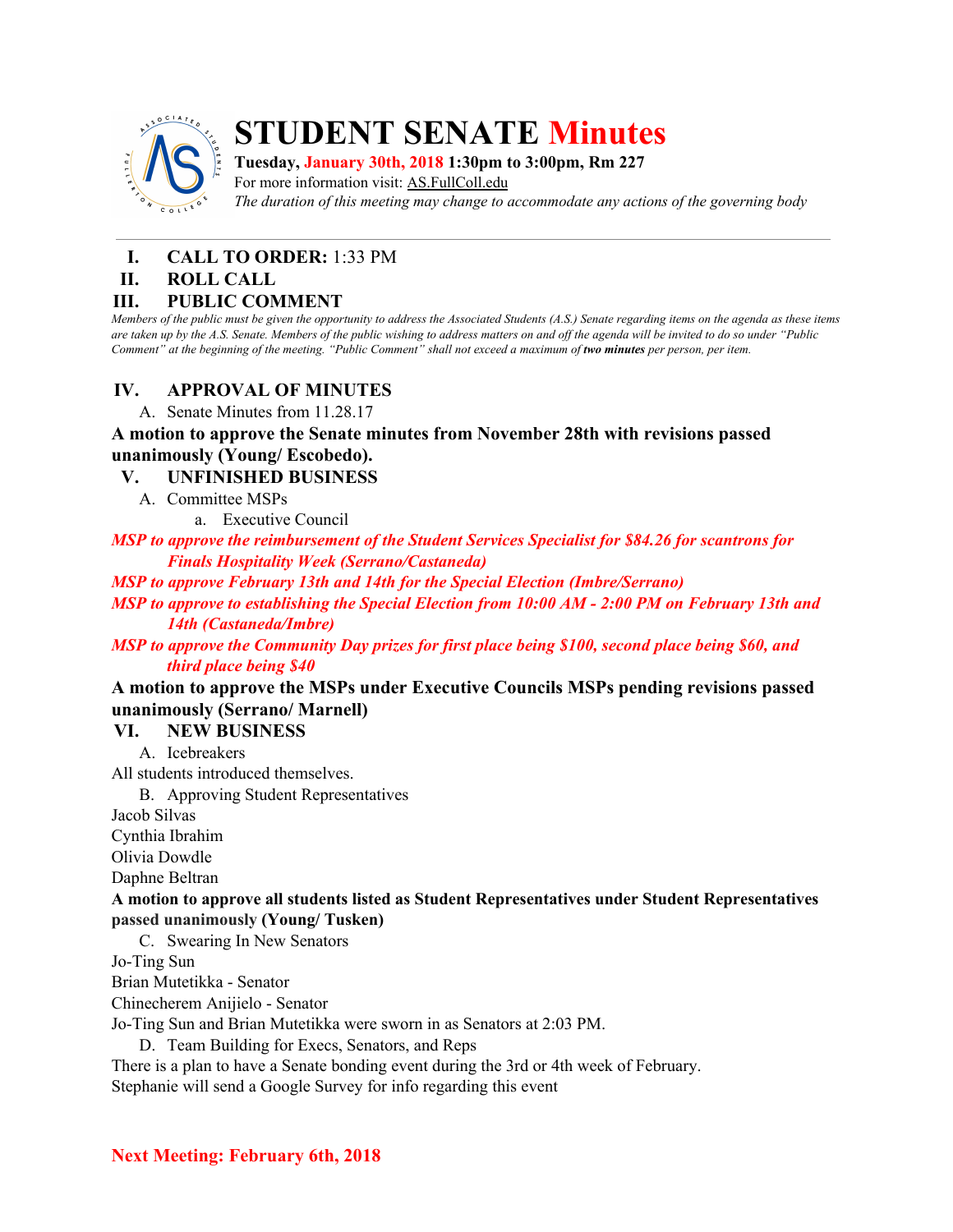#### E. Major Declaration Day

Melissa was sent as a Rep on this committee for a Counseling event. They are requesting money for T-Shirts and/or food vouchers. Projected to take place on March 7th from 11:00 AM - 3:00 PM in the Quad.

F. Teacher of the Year Committee

#### **A motion to approve the 2019 Teacher of the Year Nomination Form passed unanimously (Abbaali/ Marnell).**

Interested in participating in committee: Ashley Youngs, Hannah Avalos, Naomi Imbre, Aldwin Galang, Bahar Tavakolian Saleh, Pascual Castillo, Ozzy Ordaz, Antonio Grande, Taylor Gaetje

**A motion to approve Ashley Youngs, Hannah Avalos, Naomi Imbre, Aldwin Galang, Bahar Tavakolian Saleh, Pascual Castillo, Ozzy Ordaz, Antonio Grande, and Taylor Gaetje as members of the Teacher of the Year Committee passed unanimously (Serrano/ Mutetikka).**

G. AS Cultural Sensitivity Taskforce

Other campuses have Cultural Sensitivity training for all staff and faculty, but Fullerton College does not currently require that. There was a suggestion to create an AS Cultural Sensitivity Task Force to advocate for this.

### **A motion to create the AS Cultural Sensitivity Task Force passed unanimously (Tusken/ Galang).**

H. AS Constitution

There are proposed revisions to the AS Constitution to remove the Exec Pro Tempore position and add the Vice President of Records Position.

Stephanie will send an email with the new proposed constitution.

I. Special Election

a. Election Committee

The Election Committee will consist of the President of Student Senate, Vice President of Student Senate, Executive Pro Tempore, Judicial Committee Chair, and a Senator.

#### **A motion to approve Annaliese Tusken as the Senator to serve as the Election Committee passed unanimously (Sisante/ Abbaali).**

J. Campus ID Cards Resolution

#### **A motion to approve the Campus ID Card Resolution passed unanimously (Darkwood/ Abbaali).** K. Student Center Resolution

#### **A motion to approve the Student Center Resolution pending revisions passed unanimously (Darkwood/ Abbaali).**

L. Student Leadership Retreat at Cal Poly Pomona - March 16th

The Student Leadership Retreat is a free event for students to participate in at the Bronco Student Center at Cal Poly Pomona. This event will take place on Friday, March 16th.

M. FC Student Research Conference 2018

This event came from the idea to have a Ted Talk event. The Activities Committee suggested transforming this into a Student Research Conference for students to have the opportunity to present their research. The proposed date is Friday, April 13th.

#### **A motion to extend time by 5 minutes passed unanimously (Serrano/ Abbaali).**

Suggested Theme: Inspiring Positive Change

The chair referred this item to Activities.

N. Spring Quadchella Dates

Info on this will be sent out via email and will be further discussed next week.

#### **VII. ANNOUNCEMENTS**

Dr. Carrithers: Please verify that your CDO committee still works with your schedule. **A motion to extend time by 5 minutes passed unanimously (Serrano/ Young)**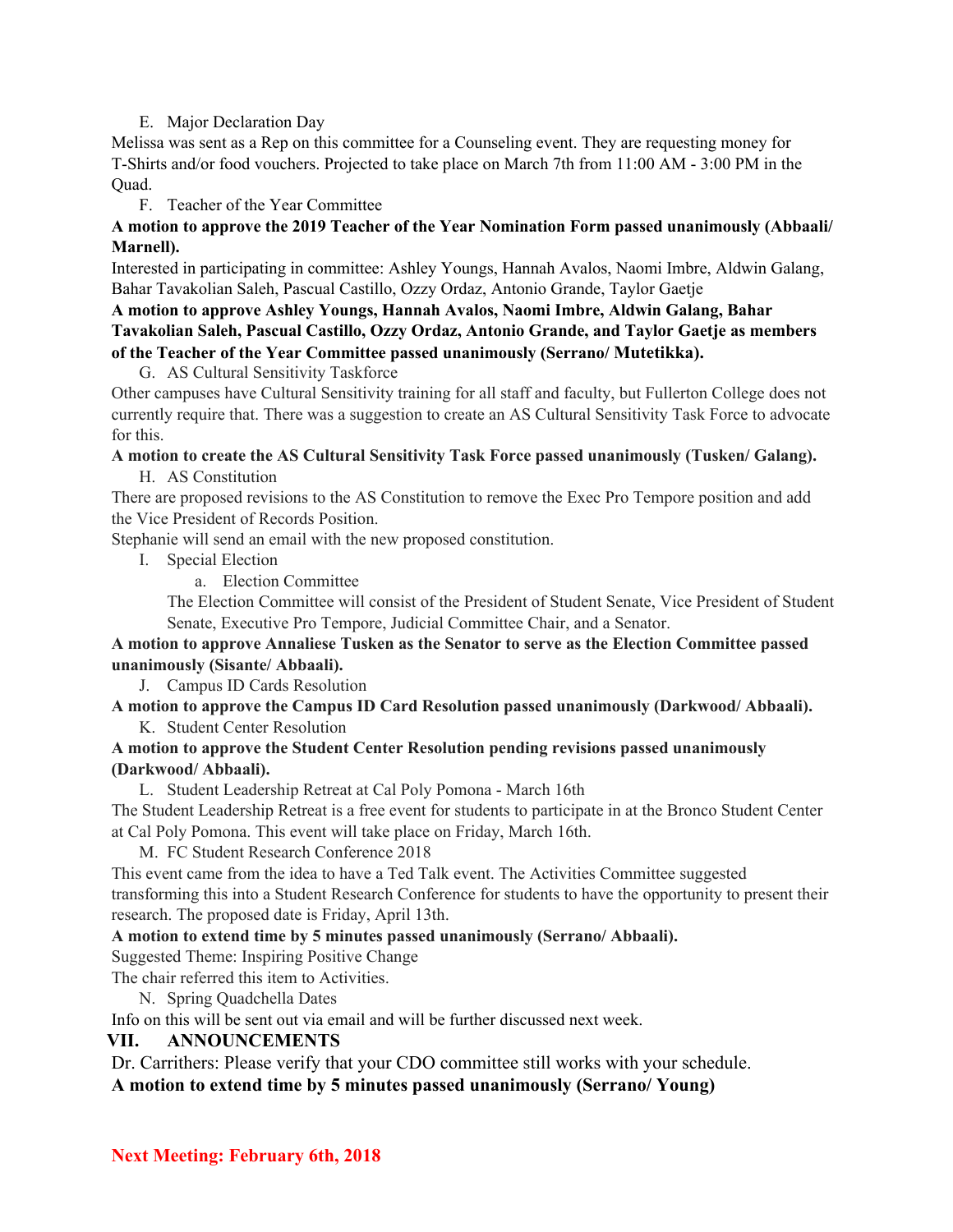If you are graduating or transferring, please let Stephanie know.

If you are hungry on campus, please visit any Dean's office and you can grab a snack, no questions asked.

Please ask people to nominate you for Students of Distinction<br>VIII. ADJOURNMENT: 3:09 PM

## **VIII. ADJOURNMENT: 3:09 PM**